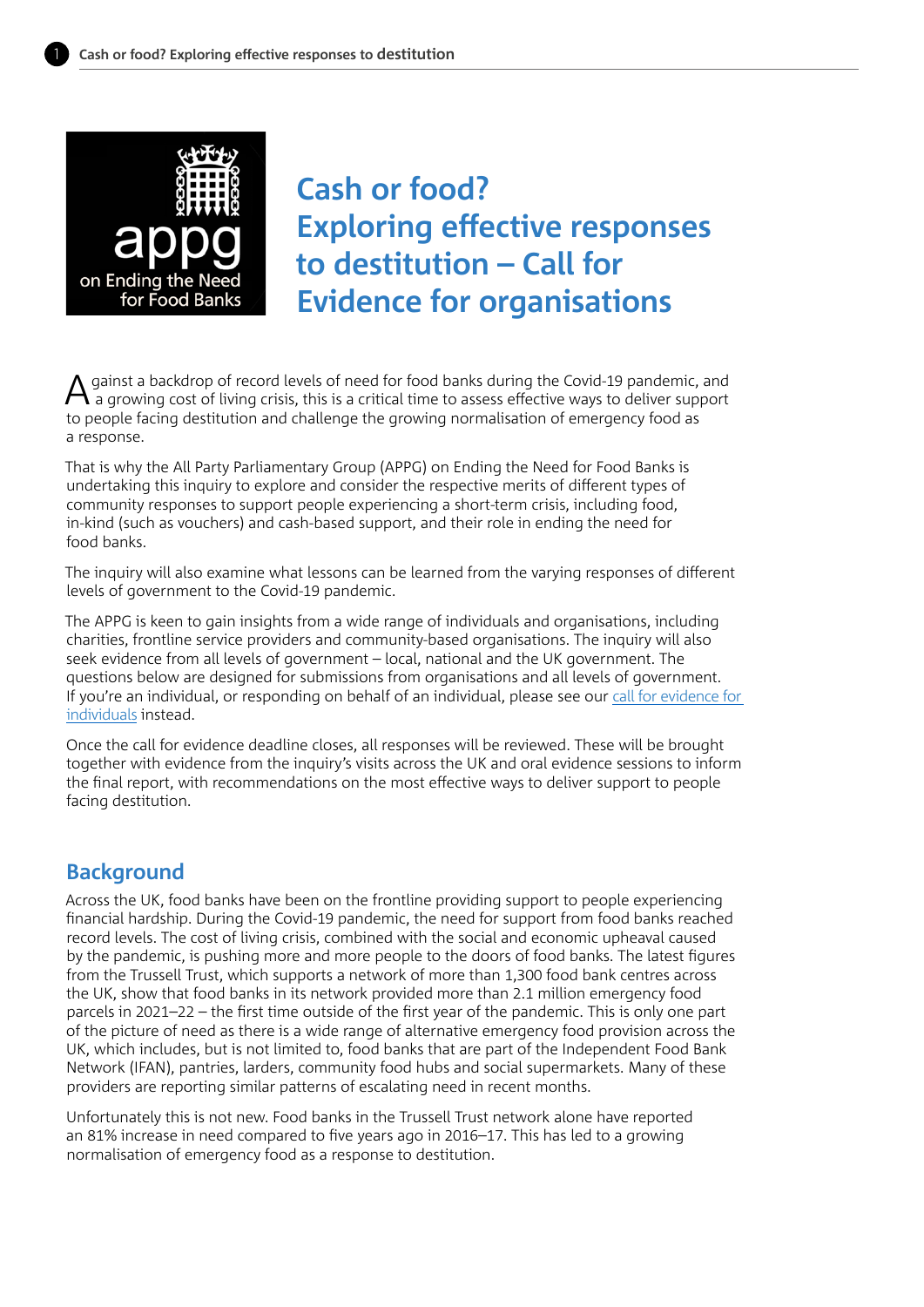

The need for food banks is a symptom of extremely low incomes. Research by the Trussell Trust showed 95% of people referred to food banks in their network in early 2020 were destitute, meaning they could not afford the essentials needed to stay warm, dry, clean and to feed themselves. The average household income for people referred to food banks at this time was just 13% of the national average.

The social security system, delivered by both the UK government and national governments in Scotland, Wales and Northern Ireland, has a vital role to play in protecting people from destitution and needing to turn to food banks. During the Covid-19 pandemic, the UK government took unprecedented steps to protect people's jobs and incomes, but much of this support has since been withdrawn. There is now widespread concern that benefits are now at a historically low level and do not reflect the true cost of living.

Beyond social security, however, local support can also play a vital role in ending the need for food banks, and the local landscape has changed significantly in recent years. Local crisis support, funded by the UK Government and delivered by local authorities in England and also devolved national schemes in Scotland, Wales and Northern Ireland is one important tool, supporting people experiencing a short-term financial shock and complementing a strong social security system. There are several ways in which local crisis support can be delivered. These include, but are not limited to, cash grants, high street vouchers, food bank parcels, by providing certain goods, such as a fridge or furniture, and wraparound support, such as debt advice.

Since the beginning of the Covid-19 pandemic, the UK Government has provided millions for crisis support – with £1 billion invested in the Household Support Fund alone. Although welcome, there are concerns that this funding is not spent as effectively as it could be. Without a clear mechanism to deliver support to people in financial crisis through local authorities in England, this funding is often offered to local food banks to provide emergency food aid. In Scotland, the Scottish Government has invested this funding in the Scottish Welfare Fund. Although a welcome and important measure, there are concerns [this support risks becoming](https://www.trusselltrust.org/wp-content/uploads/sites/2/2022/03/Scotland-Tackling-Child-Poverty-and-Destitution.pdf)  [a postcode lottery](https://www.trusselltrust.org/wp-content/uploads/sites/2/2022/03/Scotland-Tackling-Child-Poverty-and-Destitution.pdf) - both in the amounts it provides, and how quickly it gets support to those who need it. The APPG's exploration of the role of local crisis support to date has [highlighted](https://www.trusselltrust.org/wp-content/uploads/sites/2/2022/05/APPG-ETNFFB-LWAS-recommendations-briefing-FINAL.pdf)  [a number of improvements](https://www.trusselltrust.org/wp-content/uploads/sites/2/2022/05/APPG-ETNFFB-LWAS-recommendations-briefing-FINAL.pdf) which are urgently needed in England to deliver an improved settlement for people facing financial crisis.

In addition to this shift in local crisis support funding, in recent years, there has been a significant expansion in the number and type of alternative food providers across the UK, including independent food banks, pantries, larders, community food hubs and social supermarkets. However, there are concerns that even this significant increase in provision is not sufficient to meet escalating levels of need in the wake of the Covid-19 pandemic and worsening cost of living crisis. Food banks in the Trussell Trust's network in Scotland have reported the recent falls in provision which were seen compared with pre-pandemic levels, as the significant numbers of food aid providers in Scotland had been meeting increased need, are being wiped out. This suggests that food can only ever be part of the answer.

The record levels of need for food banks has prompted a debate on the most effective ways communities and different levels of government can deliver support to people facing destitution. In Scotland, there is a growing emphasis on a cash-first approach, which promotes providing direct, easily accessible cash payments to people experiencing a financial crisis, as well as wider approaches, such as calls for a right to food at a national, UK and international level.

Without reflection on alternatives to emergency food provision during the pandemic, and emerging across the UK, there is a risk that we do not stem the tide of food bank provision in the UK in our communities, and do not see value for money in public spending intended to mitigate food bank need.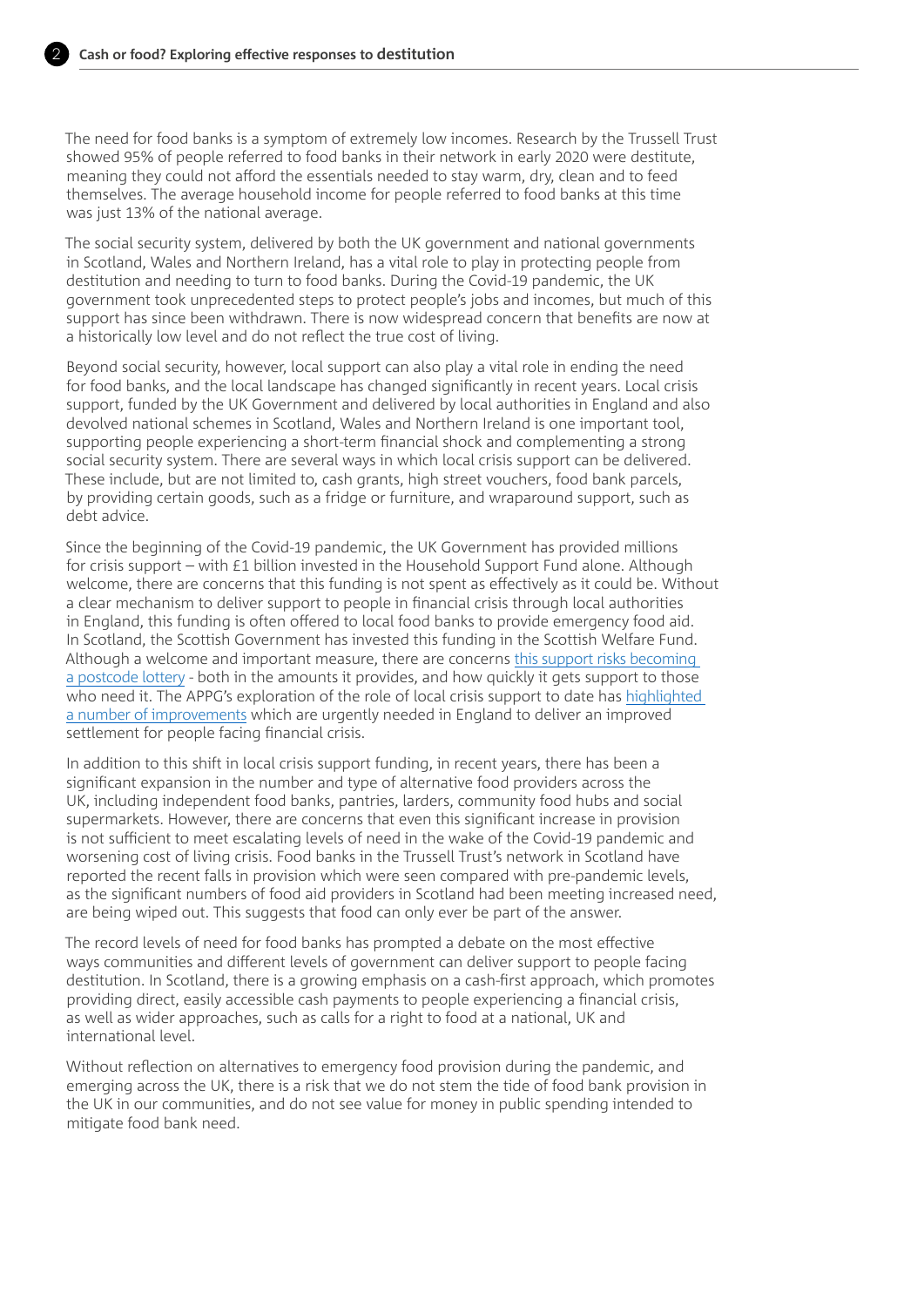

## **Terms of Reference**

We are particularly interested in responses to **questions listed on the following page.** These focus on three key aspects:

- The respective merits and challenges of food banks and the provision of emergency food, including alternative food-based provision and low cost community food retail
- The respective merits and challenges of alternatives to food-based provision, including in kind support, and cash-based support/grants
- The lessons and potential opportunities from wider approaches, including international examples, rights-based approaches, and minimum income thresholds

### **How to respond**

- The deadline for submitting your written evidence to the APPG is **Friday 8 July 2022.**
- Please include your name and contact details in your submission.
- We advise you to keep your submissions to under 5,000 words. If possible, this should be sent as a single document, with a short opening summary, and should be a Word document rather than a PDF.
- **You do not need to provide answers to all questions, only those which are most relevant.**
- Please indicate in your submission if you or a representative of your organisation would be willing to be to give evidence at the inquiry's evidence sessions in September and October.
- Unless we receive a specific request not to, submissions by organisations may be published in full, and submissions by individuals may be published anonymously.
- Please email your written evidence to [public.affairs@trusselltrust.org](mailto:public.affairs%40trusselltrust.org?subject=)
- If you will find it difficult to submit your evidence by email, please get in touch with us at [public.affairs@trusselltrust.org](mailto:public.affairs%40trusselltrust.org?subject=)

## **Inquiry Timeline**

| <b>Inquiry Stage</b>                             | <b>Key Dates</b>       |
|--------------------------------------------------|------------------------|
| Launch of the inquiry and call for evidence      | Thursday 12 May 2022   |
| Visits to food banks and other support providers | $May - June 2022$      |
| Written submissions deadline                     | Friday 8 July 2022     |
| Oral evidence sessions                           | September/October 2022 |
| Launch of the final report                       | December 2022          |